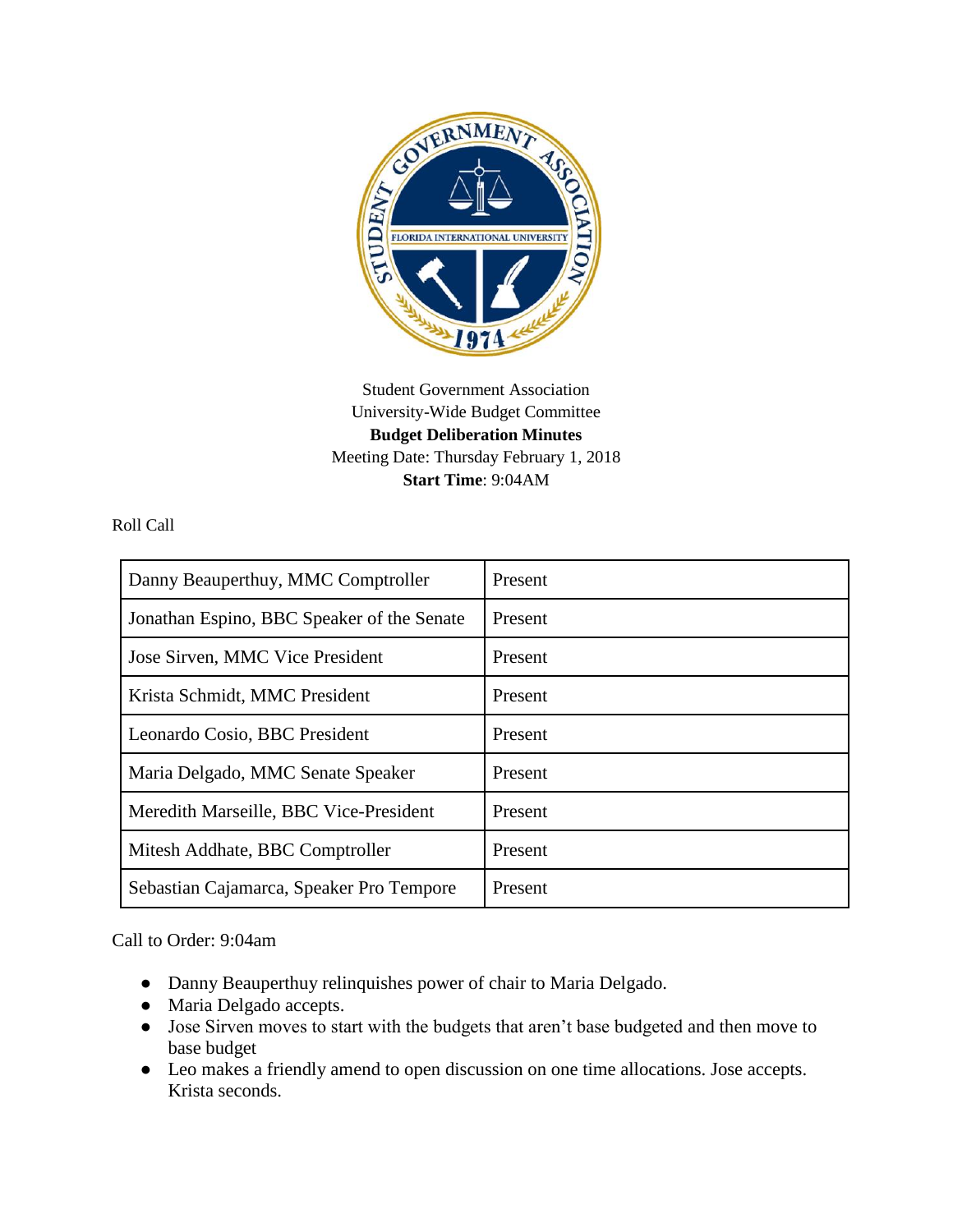- I. One time request University Wide
	- Leo moves to have a 15-min discussion. Seconds. Motion passes.
	- Krista moves to close debate. Sebastien seconds.
	- Maria strikes motion
	- Krista moves to extend discussion for 5 minutes. Leo seconds. Motion passes.
	- Jose moves to allocate \$50,000 for OPS to Wellness Center.
	- Leo makes a friendly amendment to allocate \$58,333 to OPS. Seconds. Motion passes.

| Danny Beauperthuy, MMC Comptroller         | Yay |
|--------------------------------------------|-----|
| Jonathan Espino, BBC Speaker of the Senate | Yay |
| Jose Sirven, MMC Vice President            | Yay |
| Krista Schmidt, MMC President              | Yay |
| Leonardo Cosio, BBC President              | Yay |
| Maria Delgado, MMC Senate Speaker          | Yay |
| Meredith Marseille, BBC Vice-President     | Yay |
| Mitesh Addhate, BBC Comptroller            | Yay |
| Sebastian Cajamarca, Speaker Pro Tempore   | Yay |

- Krista motions to use \$78,000 for the new flooring on the 1st floor of MMC Rec ○ Voting by roll call: 9-0-0 unanimous decision
- Krista moves to allocate \$9,000 for BBC Rec security cameras: 9-0-0
- Krista moves to allocate \$206,066 for ballroom lighting: 9-0-0
- Krista moves to allocate \$23,000 for furniture for the Women's Center: 9-0-0
- Krista moves to allocate \$150,000 for new rubber court for MMC Rec center: 9-0-0
- Leo moves to allocate \$5,000 for the BBC bike share program: 9-0-0
- Krista move to use the leftover to go towards A&S Business Office Customer Service Station: \$3,301. Leo seconds. 9-0-0
- II. Overhead Expenses
	- Krista motions to vote on overheard to be included. Sebastien seconds.: 9-0-0
- III. Budget Requests
	- Krista motions to have a 15-minute discussion on which request we will continue to base. Mitesh seconds. Motion passes.
	- Jose suggests making an informal vote on Womens Center. All agree
	- Krista motions to end 15-min. discussion. Leo seconds. Motion passes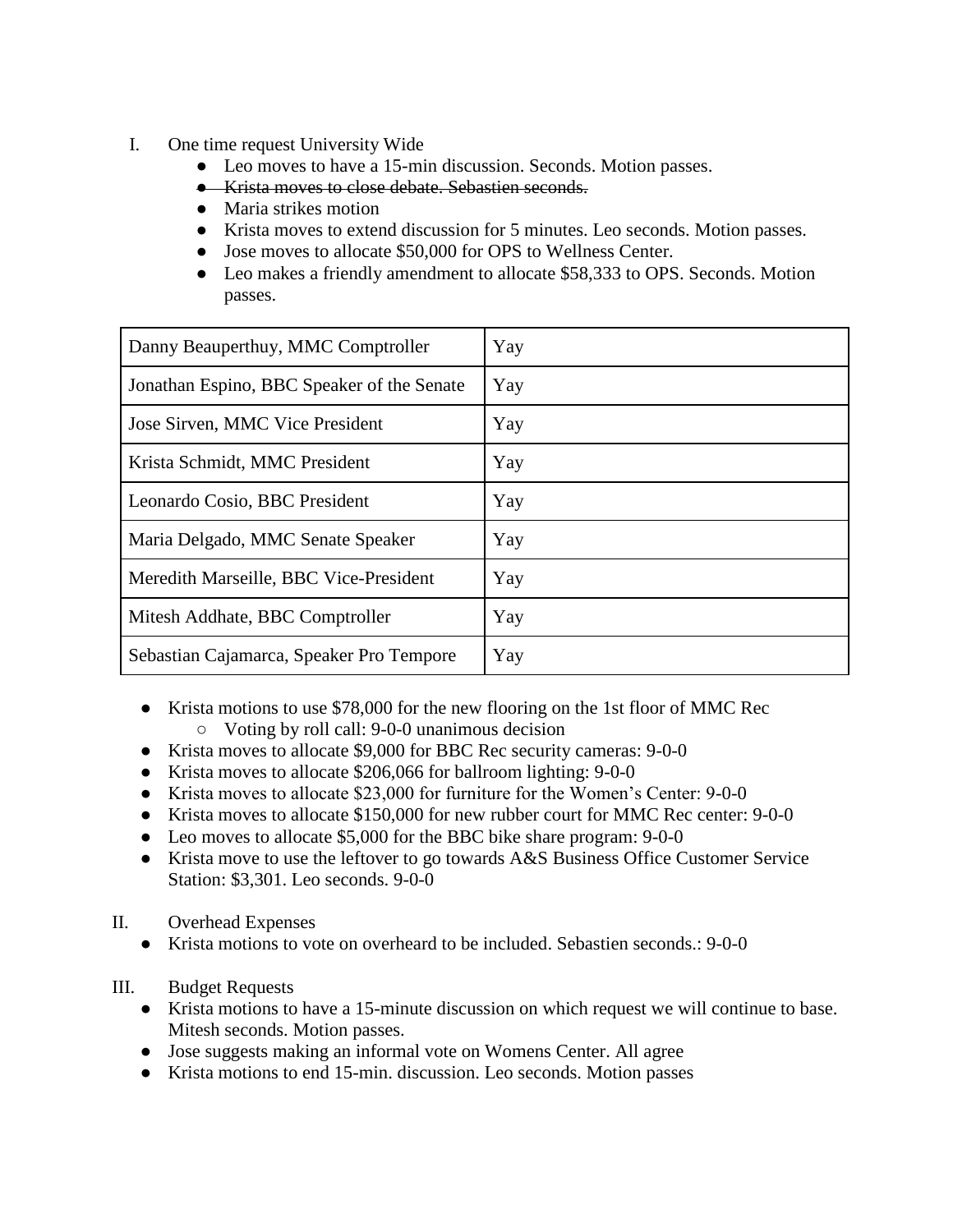- Krista motions to move to discuss the MMC Wellness Center for 15 minutes. Jose seconds. Motion passes.
- Krista moves to table the MMC Wellness Center. Sebastian seconds. Motion passes.
- Krista moves to go into a 15-minute discussion in the BBC Wellness Center. Leo seconds. Motion passes.
- Krista moves to extend discussion for 10 minutes. Jose seconds. Motion passes.
- Krista moves to extend discussion for 5 minutes. Leo seconds. Motion passes.
- Krista moves to extend discussion for 5 minutes. Leo seconds. Motion passes.
- Leo moves to extend discussion by 2 minutes. Krista seconds. Motion passes.
- Leo moves to extend discussion by 3 minutes. Krista seconds. Motion passes.
- Krista moves to go into a 15 minute discussion for MMC Recreation center. Leo seconds. Motion passes.
- Jose moves to end discussion. Leo seconds. Motion passes.
- Jose moves to end discussion on alternative breaks. Leo seconds.
- Krista motions to amend and move onto alternative breaks. Jose accepts.
- Krista moves to discuss the Wolf Center for a discussion period of 15 minutes. Leo seconds. Motion passes.
- Jose moves to extend discussion period for 5 minutes. Leo seconds. Motion passes.
- Krista moves to extend discussion period for 5 minutes. Leo seconds. Motion passes.
- Jose moves to end discussion period. Krista seconds. Motion passes.
- Leo moves to go into a 15 minute discussion for Graham Center. Krista seconds. Motion passes.
- Jose moves to end discussion period. Leo seconds. Motion passes.
- Jose moves to reopen discussion period for 15 minutes for MMC Wellness Center. Krista seconds. Motion passes.
- Leo moves to extend current time by 20 minutes. Krista seconds. Motion passes.
- Leo moves to extend discussion period by 10 minutes. Krista seconds. Motion passes.
- Krista moves to deliberate on alternative breaks for 10 minutes.
- Maria strikes Krista's motion.
- Krista motions for a 15 minute recess. Mitesh seconds. Motion passes.
- Jose motions to start a 10 minute discussion on CLS. Sebastian seconds. Motion passes.
- Krista moves to extend discussion by 5 minutes. Sebastian seconds. Motion passes.
- Krista moves to extend time by 2 minutes. Leo seconds. Motion passes.
- Krista moves to go into a 15 minute discussion period on Student Media. Leo seconds. Motion passes.
- Jose moves to end discussion period. Sebastian seconds. Motion passes.
- Krista moves to go into a 15 minute discussion period on Career and Talent Development Services. Jose seconds. Motion passes.
- Krista moves to extend discussion period by 2 minutes. Mitesh seconds. Motion passes.
- Krista moves to go into a 5 minute discussion on Mr. and Ms. FIU Pageant. Leo seconds. Motion passes.
- Krista moves to end discussion period. Leo seconds. Motion passes.
- Krista moves to go into a 10 minute discussion on the Women's Center. Leo seconds. Motion passes.
- Krista moves to go into a 10 minute discussion period on International Students. Leo seconds. Motion passes.